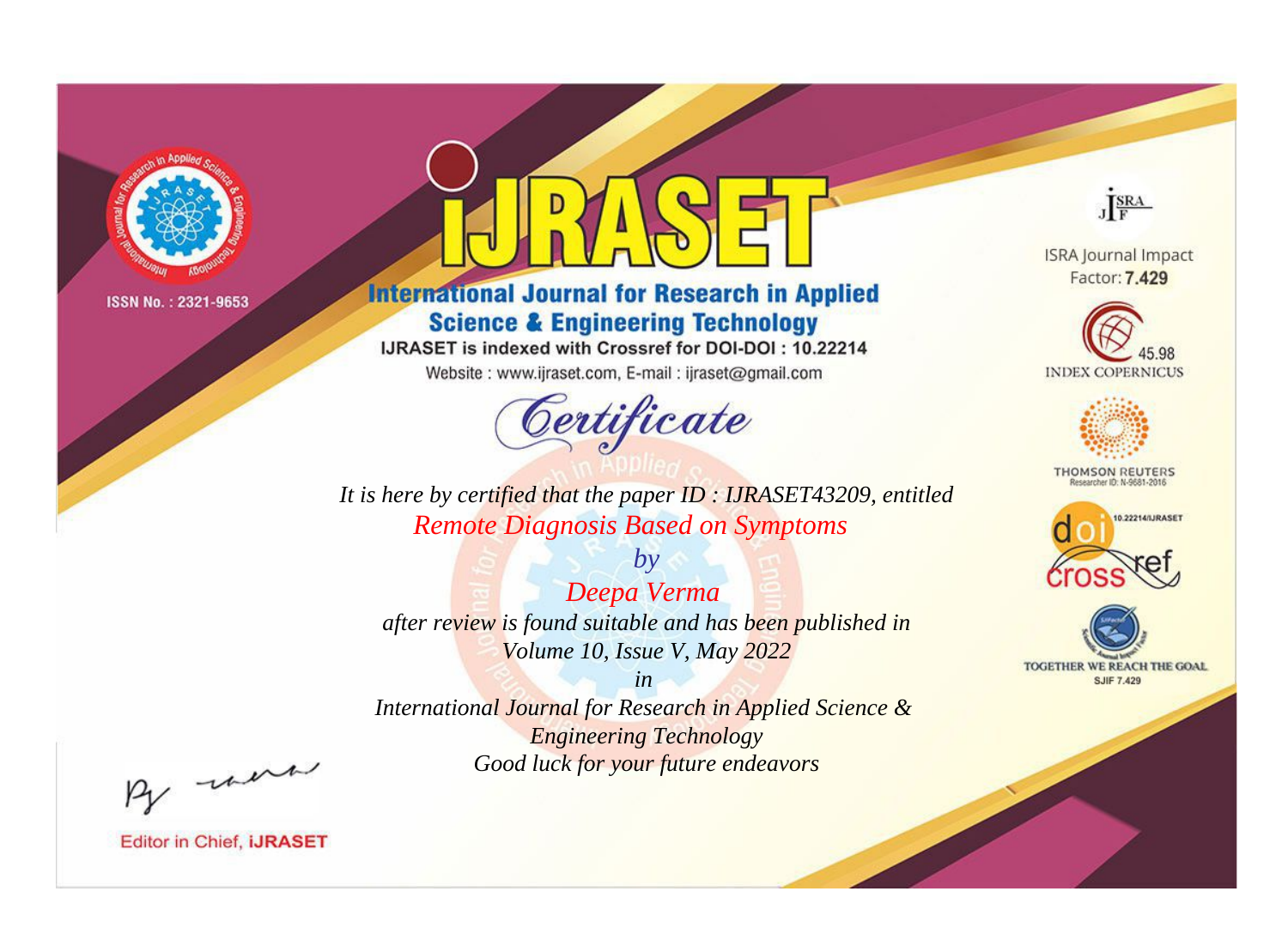

# **International Journal for Research in Applied Science & Engineering Technology**

IJRASET is indexed with Crossref for DOI-DOI: 10.22214

Website: www.ijraset.com, E-mail: ijraset@gmail.com



**ISRA Journal Impact** Factor: 7.429

JERA





**THOMSON REUTERS** 



TOGETHER WE REACH THE GOAL **SJIF 7.429** 

*It is here by certified that the paper ID : IJRASET43209, entitled Remote Diagnosis Based on Symptoms*

*by Kirti Kushwah after review is found suitable and has been published in Volume 10, Issue V, May 2022*

*in* 

*International Journal for Research in Applied Science & Engineering Technology Good luck for your future endeavors*

By morn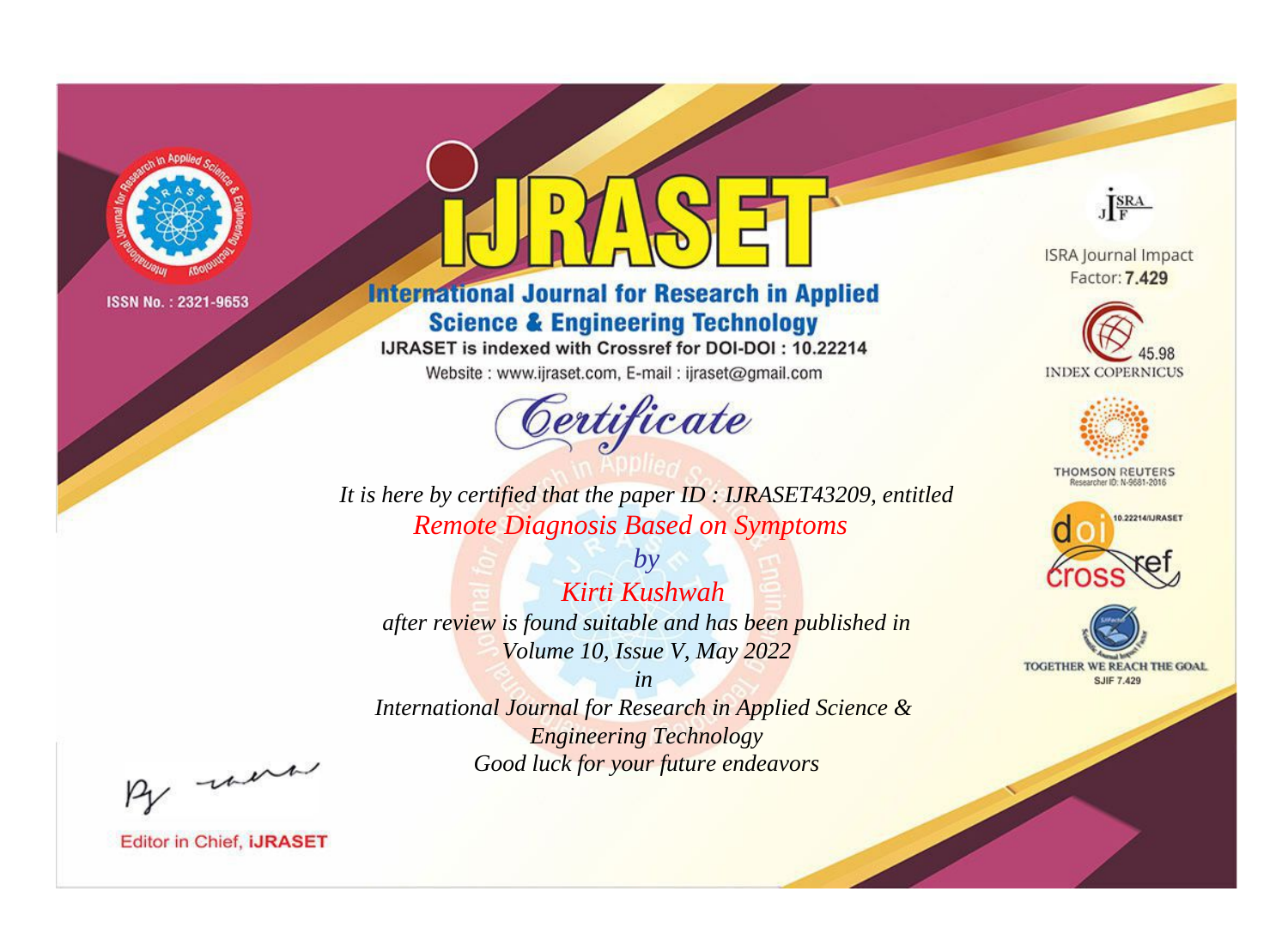

# **International Journal for Research in Applied Science & Engineering Technology**

IJRASET is indexed with Crossref for DOI-DOI: 10.22214

Website: www.ijraset.com, E-mail: ijraset@gmail.com



JERA

**ISRA Journal Impact** Factor: 7.429





**THOMSON REUTERS** 



TOGETHER WE REACH THE GOAL **SJIF 7.429** 

*It is here by certified that the paper ID : IJRASET43209, entitled Remote Diagnosis Based on Symptoms*

*by Muskan Jain after review is found suitable and has been published in Volume 10, Issue V, May 2022*

*in* 

*International Journal for Research in Applied Science & Engineering Technology Good luck for your future endeavors*

By morn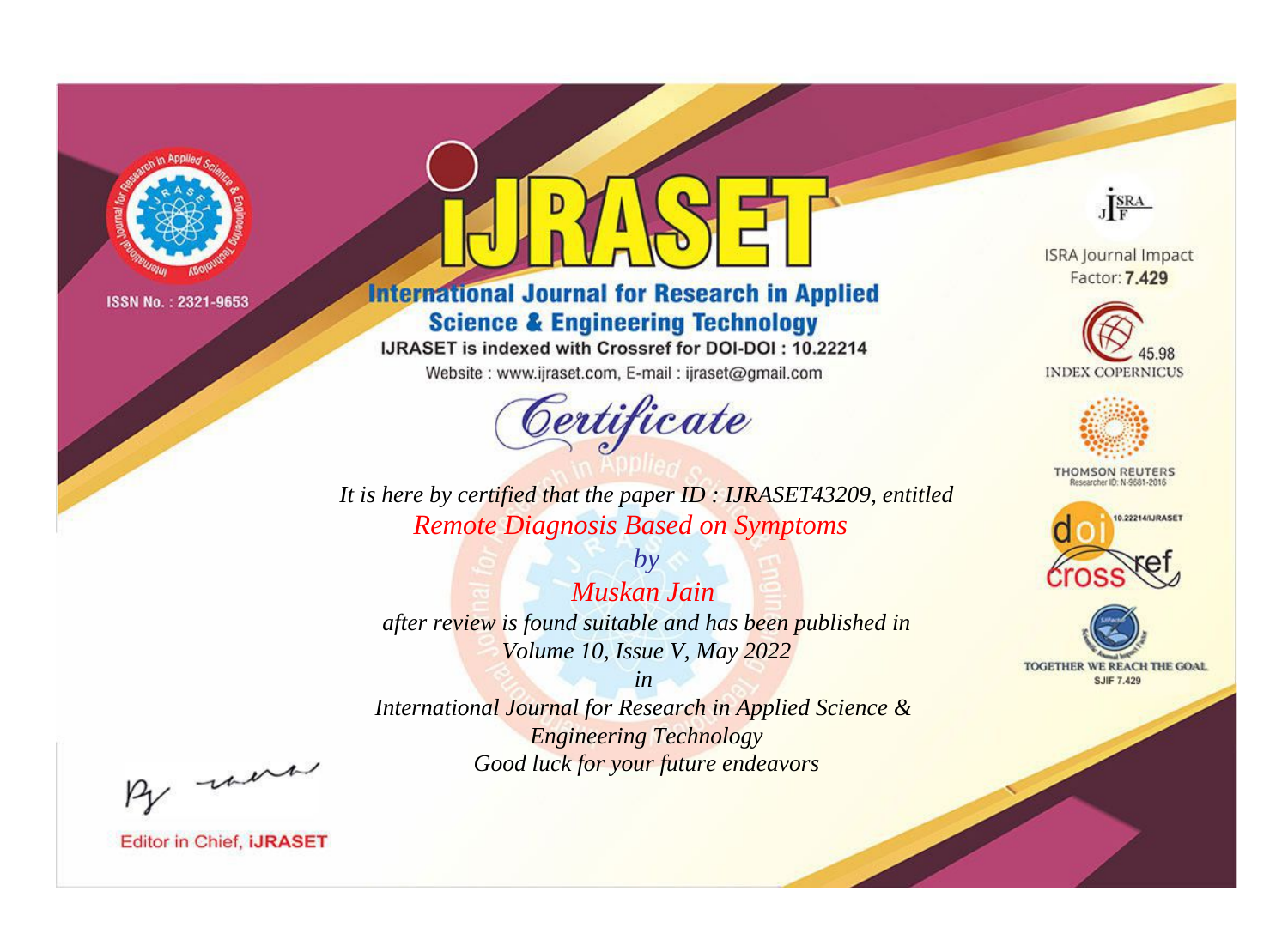

# **International Journal for Research in Applied Science & Engineering Technology**

IJRASET is indexed with Crossref for DOI-DOI: 10.22214

Website: www.ijraset.com, E-mail: ijraset@gmail.com



JERA

**ISRA Journal Impact** Factor: 7.429





**THOMSON REUTERS** 



TOGETHER WE REACH THE GOAL **SJIF 7.429** 

*It is here by certified that the paper ID : IJRASET43209, entitled Remote Diagnosis Based on Symptoms*

*by Pooja Jain after review is found suitable and has been published in Volume 10, Issue V, May 2022*

*in* 

*International Journal for Research in Applied Science & Engineering Technology Good luck for your future endeavors*

By morn